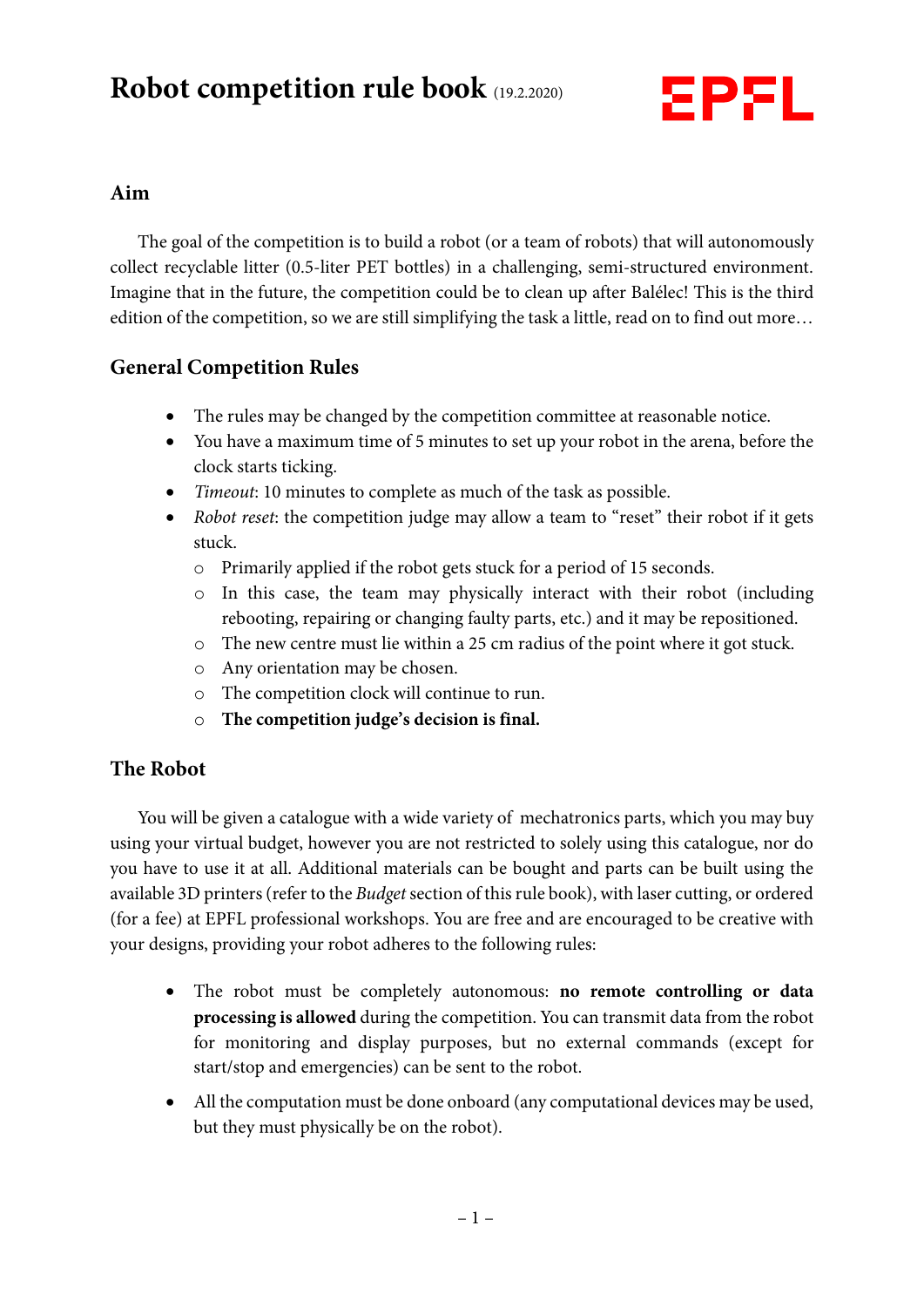- The robot must carry its own power source (e.g., batteries). Energy sources producing potentially toxic exhaust gases (e.g., diesel generators) are forbidden.
- All the robot components must be bought using your budgets (real or virtual). To ensure equality between the teams, it is not allowed to use personal components (e.g., your personal microcontroller board, battery, or laptop).
- There is no weight limit. However, the maximum dimensions of the robot are dictated by the arena. There will be a minimum clearance of 50 cm between any parallel walls or fixed obstacles.
- You can implement a multi-robot solution, and you can exchange any kind of data between the robots (including computation offloading). In this case a robot is defined as a device —physically placed in the arena for the whole duration of the competition— that includes at least one actuator having a practical purpose related to the goal of the competition.
- The robot must not be destructive or dangerous.
- Flying solutions are not permitted for safety reasons, as there are no security nets.

## **Litter**

Litter may be a variety of different colours and shapes (potentially including transparent bottles without labels), but all items will be PET bottles with a maximum capacity of 500 ml, and a minimum capacity of 400 ml. The litter will be evenly distributed and all items in a given area will be worth the same number of points. As an exception to this rule, there *might* be bottles with bonus points, e.g., those that are particularly difficult to detect, as a green bottle on the grass. Robots must avoid damaging the litter during the competition, since it will be reused for all groups. The position of litter is randomly determined for each team just before the start of their robot, and bottles can be placed in any position (either standing or laying down).

## **Scoring Points**

The points will be allocated depending upon two criteria: the piece of litter's score (depending on its location and potentially on bonus points) and where it is deposited at the end of the competition.

- The original location of the piece of litter will determine its value (see Fig. 1 for an example). If the robot destroys the scoring barcode placed on the bottle, no points will be allocated.
- If the litter is deposited in the recycling station (see later), the full number of points will be awarded for that piece.
- If the litter is successfully retrieved, but is deposited in the marked area near the recycling station, only half the points for that piece will be allocated.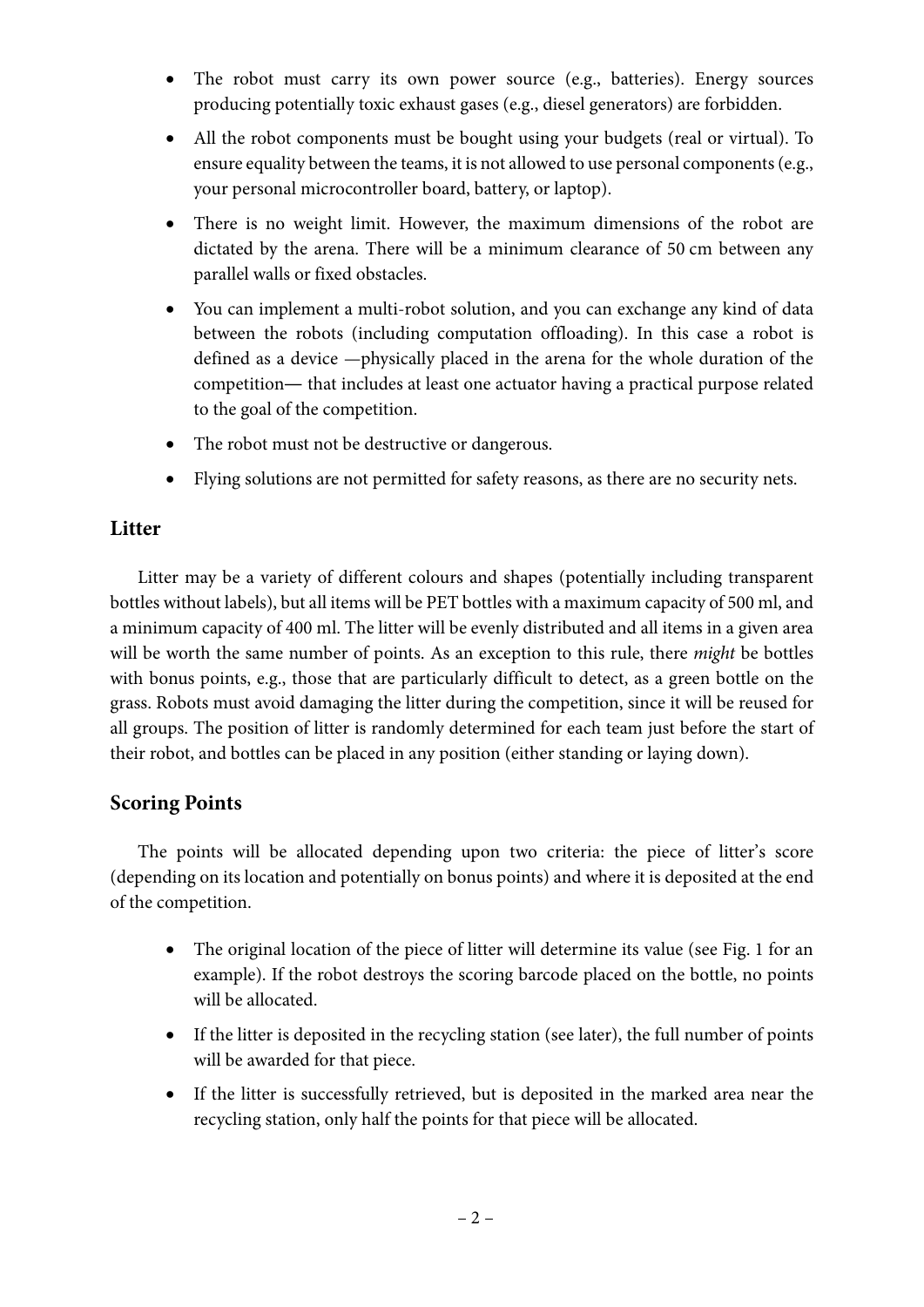- Any litter the robot is holding when the clock stops will be worth a quarter of its original points.
- Any litter the robot deposits elsewhere does not earn any points.

# **The Arena**

The arena used for the competition will have a size of  $8 \text{ m} \times 8 \text{ m}$  and consist of four different types of terrain, plus the recycling area. An example arena configuration is shown in Fig. 1, but **this is given only as an example**, the actual setup might be slightly different.



Figure 1: An example arena configuration

The different zones will be as follows:

- **Zone 1:** Carpet tiles.
- **Zone 2:** Moderately rough terrain, e.g., artificial grass.
- **Zone 3:** Carpet tiles, but behind **barrier 1**, which will be a rugged barrier, made from rocks, stones and potentially slippery materials.
- **Zone 4:** A raised platform at approx. 30 cm off the ground, which can be accessed via a gentle slope **(B2)** and some steps **(B3).**
- **Recycling area:** The carpet tiles will be colour coded. The  $1 \times 1$  m<sup>2</sup> surface near the corner will be yellow; garbage deposited on it earns the full points. The remainder of the  $2 \times 2$  m<sup>2</sup> surface, painted green, gives 50% of the points of the garbage it receives.